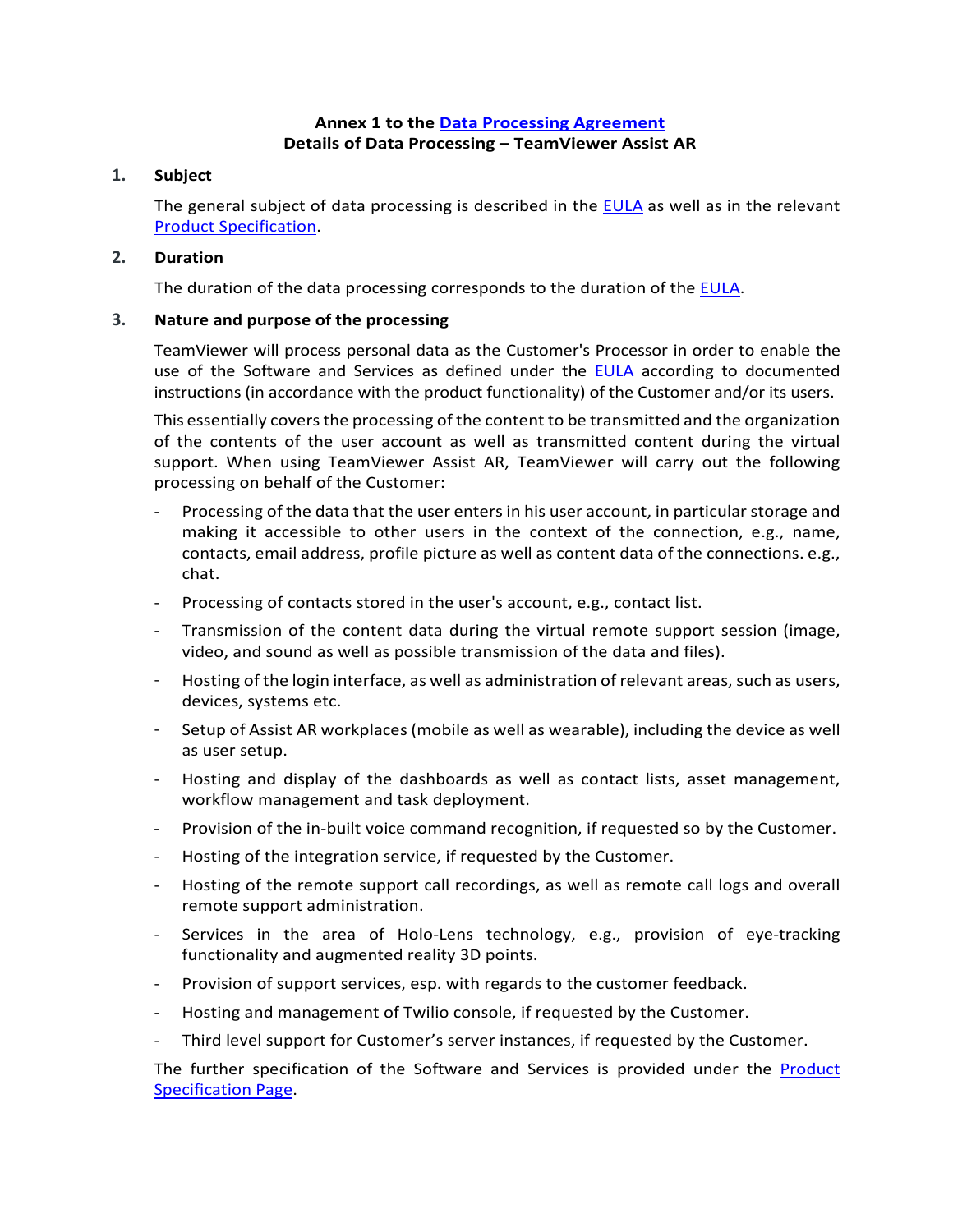Processing outside the scope of this DPA is described in the relevant [Product Privacy](https://www.teamviewer.com/en/privacy-policy/) [Notice.](https://www.teamviewer.com/en/privacy-policy/)

### **4. Type of personal data**

In connection with TeamViewer Assist AR, the following types of personal data are processed by TeamViewer as a Processor:

- 4.1. Personal data in connection with the initiated session, e.g., session ID, security tokens (login and refresh), IP address, username, device information, session validity, as well as transferred stream (video and audio feeds), file transfers, text chat, remote control commands, ticket content, whiteboard, team name, call link and title, start/end time and date, call event logs, chat logs, multimedia asset information (video, image, text, sound etc.), call status.
- 4.2. User account information, e.g., TeamViewer ID, username, display name, email, IP address, profile picture (optional), language preference, telephone number(s), location, password.
- 4.3. Personal data in connection with the user account management and administration, e.g., user profile storing and sharing, account details, buddy list, contact information, chat history, file attachments, password, domain, IP address, roles and permissions, status (online/offline), 2-factor authentication, phone book information.
- 4.4. Personal data in connection with the company profile administration and management data, e.g., company profile, company policies, associations with user accounts, user access management.
- 4.5. Personal data transmitted during the TeamViewer Assist AR augmented reality video feed, as well as the hosting of the content.
- 4.6. Personal data processed in connection with the SMS product invite (e.g., phone number).
- 4.7. Push notifications as initiated by the users.
- 4.8. Personal data in connection with the automated instant translation feature, e.g., personal Identifier (Account ID) as well as the content of the translation (not encrypted), however no storage of the translated data, processing only until the end of the technical process.
- 4.9. Personal data processed within the mailing services (e.g., notifying, updating, and reporting parameters defined by the Customer).
- 4.10. Personal data in connection with service reports, e.g., call details, title, internal number, date/time, description, status.
- 4.11. Personal data in connection with assets, in particular, Assist AR specific assets, incl. but not limited to application (.uab) assets.
- 4.12. Personal data processed in connection with password reset (e.g., hosting account reset and mailing service, email with reset link, assignment of the new password to the account) as well as trusted device management (e.g., email notifications to prevent misuse of a device for login).

### **5. Categories of data subjects**